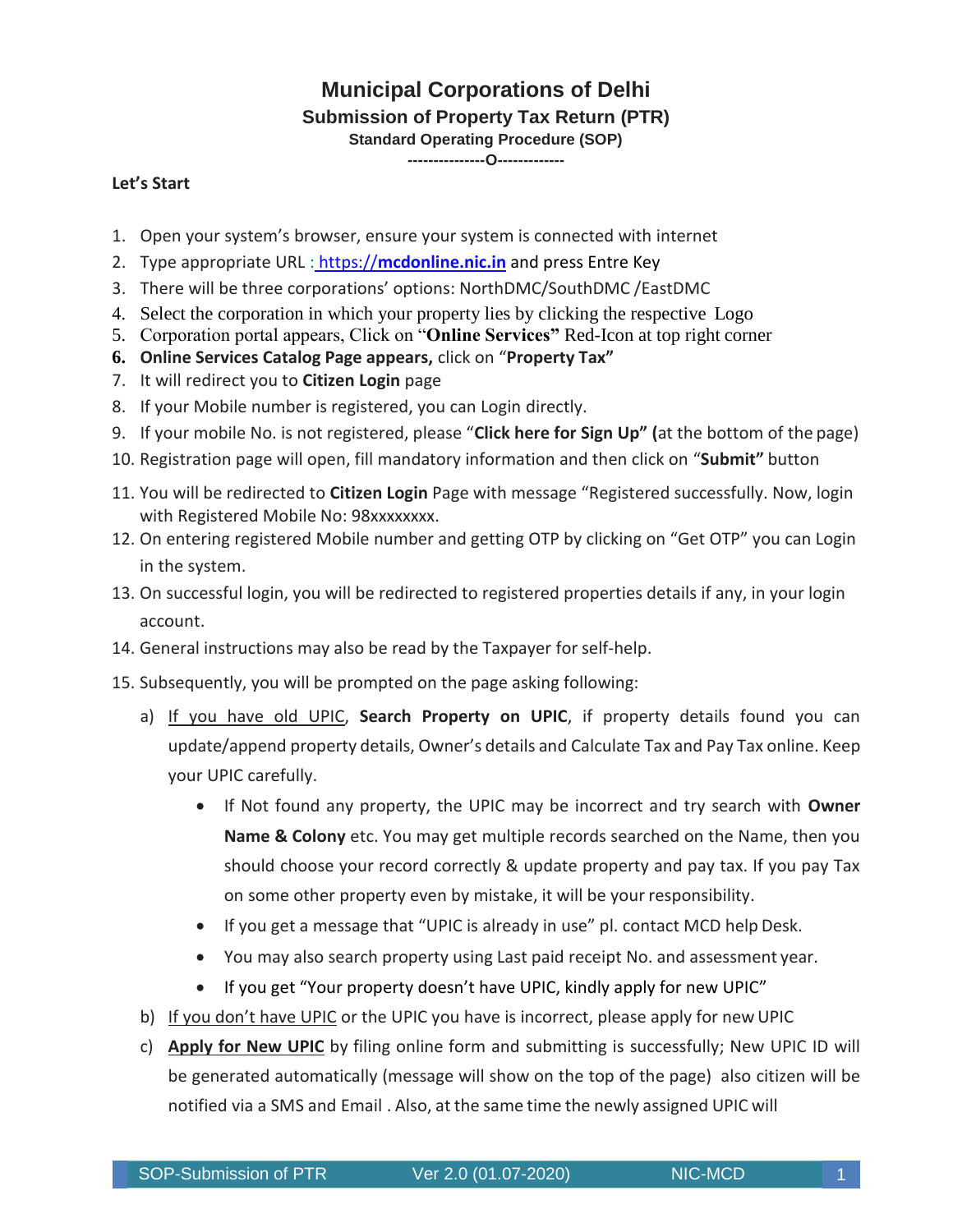be available in your login portfolio with status as **'Draft'**. To make it final, You may ''Edit property/owner details" by clicking on "Action", and save / submit for final status.

- d) Click on "**Register Property with New UPIC**" on getting UPIC, update property and owner details as applicable and Pay tax.
- e) In case the same UPIC is used again to search or register a property, it may only show the property details from legacy data but will not allow to register property. (message "ÜPIC is already in Use, if needed contact MCD Help-Desk"

**Note**: Without UPIC, property will not be registered and hence Tax will not be paid.

**Caution:** While searching & selecting property details from legacy data, please carefully check your Name & property address etc. When you are confident that the property search results are as per your details, only then update/append property and Pay Tax, Otherwise, you willbe responsible for the Tax Paid by you on wrong property details.

- 16. You can register property, by clicking on "**Property Detail"** option; following details of property shall need submission in the PTR
	- a) **Ownership Category** (Govt, Individual, Organization), Property **Type** (Commercial, Residential, Trust etc.), **Ownership Type** (depends on Ownership category)-
	- b) **In case Ownership category is "individual" and Property category is "Residential" then please Choose "Yes" or "No" for "Is your property among DDA/CGHS/Janta/Builder Flat"**
	- c) **Vacant Land Area (Total Area – Covered area).** Generally, in-case of a Flat Total Area=Covered area therefore Vacant Land area shall be Zero. In case this property type is not a "**DDA/CGHS/Janta/Builder Flat**", please fill vacant land details.
	- d) **Property Address details:** Please enter correct details of address of your property:
	- e) **Property Floor Area Details:** Fill the details of floors of the property one-by-one.
		- In case a floor has more than one type of usage e.g. one room is used as shop, one room is used as beauty parlor and two rooms are for residence then such property has been covered in different **SECTIONS** and different Tax shall be calculated based on usage.
	- f) **Tax Factors entry for calculation of tax (**as asked kindly fill as your property)
	- g) Click on **Add/Remove button** to add more floor or delete any existing floor details
	- h) Provision for uploading property paperslike Mutation, Registered deed, allotment letter etc.
	- i) Now, you can save as "**Save As draft**" the data you have filled so far.
	- j) If you want to quit without saving the data press **"Back"** button
	- **k)** After completion of entry of Property details, you will have to enter "**Ownerdetails"**
- 17. **Owner details of the Registered Property** are need to be filled. Following are the main parameters as per applicability

SOP-Submission of PTR  $\parallel$  2  $\parallel$  Ver 2.0 (01.07-2020)  $\parallel$  2  $\parallel$  2  $\parallel$